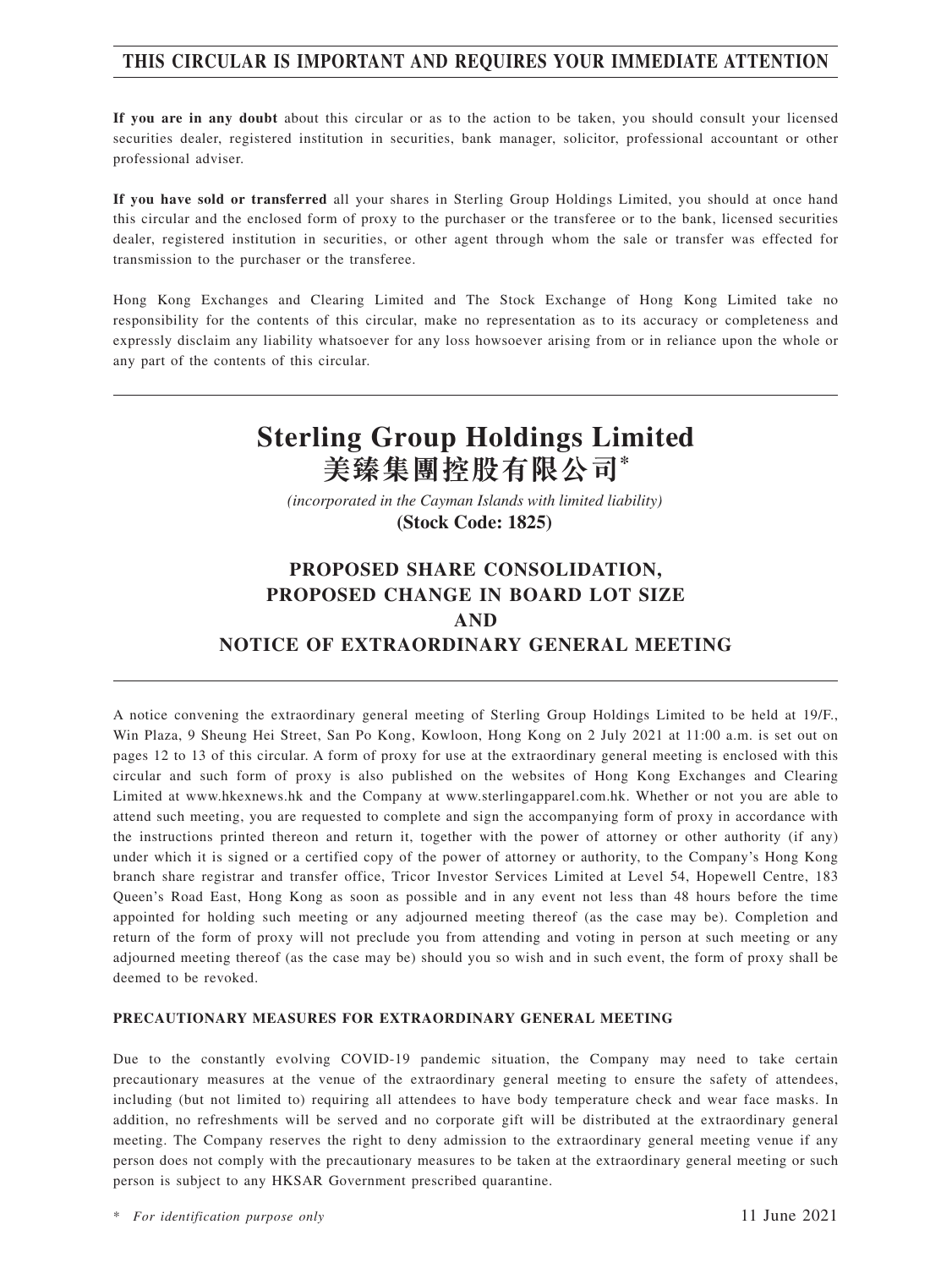# *Page*

| 3  |
|----|
|    |
| 12 |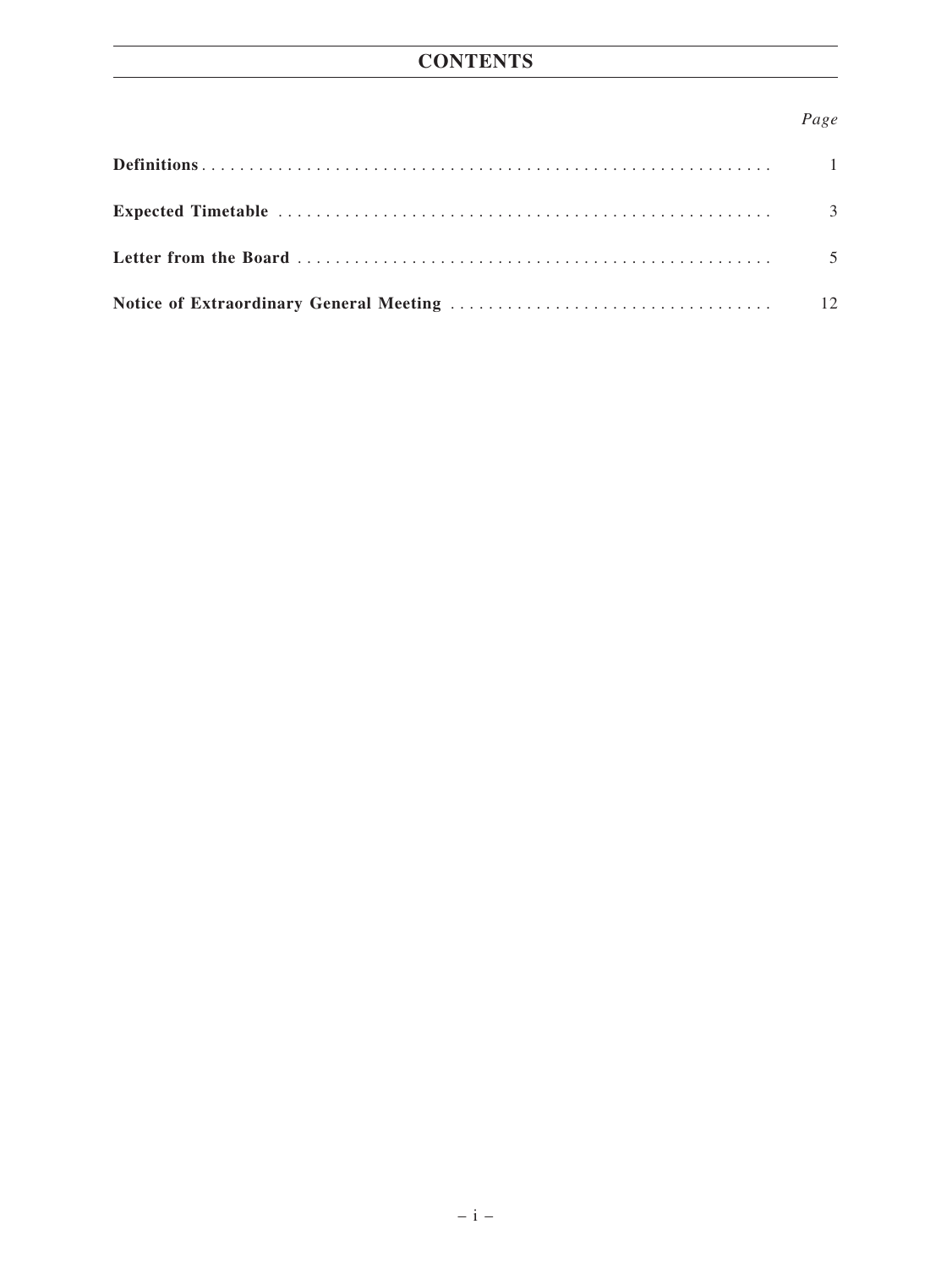*In this circular, unless the context otherwise requires, the following expressions have the following meanings:*

| "Board"                        | the board of Directors                                                                                                                                                                                                                                                                                                                                                                         |
|--------------------------------|------------------------------------------------------------------------------------------------------------------------------------------------------------------------------------------------------------------------------------------------------------------------------------------------------------------------------------------------------------------------------------------------|
| "Business Day"                 | a day (other than a Saturday, Sunday, public holiday and<br>any day on which a tropical cyclone warning no. 8 or<br>above is hoisted, "extreme condition" caused by super<br>typhoons or on which a "black" rainstorm warning is<br>hoisted between 9:00 a.m. and 5:00 p.m.) on which<br>licensed banks are generally open for business in Hong<br>Kong throughout their normal business hours |
| "CCASS"                        | the Central Clearing and Settlement System established<br>and operated by HKSCC                                                                                                                                                                                                                                                                                                                |
| "CCASS Operational Procedures" | the Operational Procedures of HKSCC in relation to<br>CCASS, containing the practices, procedures<br>and<br>administrative requirements relating to operations<br>and<br>functions of CCASS, as amended from time to time                                                                                                                                                                      |
| "Change in Board Lot Size"     | the proposed change in board lot size of the Shares for<br>trading on the Stock Exchange from 10,000 Existing<br>Shares of par value of HK\$0.01 each to 2,500<br>Consolidated Shares of par value of HK\$0.04 each                                                                                                                                                                            |
| "Company"                      | Sterling Group Holdings Limited, an exempted company<br>incorporated in the Cayman Islands with limited liability<br>and the securities of which are listed on the Main Board<br>of the Stock Exchange                                                                                                                                                                                         |
| "Consolidated Share(s)"        | ordinary share(s) of par value of HK\$0.04 each in the<br>share capital of the Company immediately after the Share<br>Consolidation becoming effective                                                                                                                                                                                                                                         |
| "Director(s)"                  | director(s) of the Company                                                                                                                                                                                                                                                                                                                                                                     |
| "EGM"                          | the extraordinary general meeting of the Company to be<br>held for the purpose of considering and, if thought fit,<br>approving the Share Consolidation                                                                                                                                                                                                                                        |
| "Existing Share(s)"            | ordinary share(s) of par value of HK\$0.01 each in the<br>existing share capital of the Company before the Share<br>Consolidation becoming effective                                                                                                                                                                                                                                           |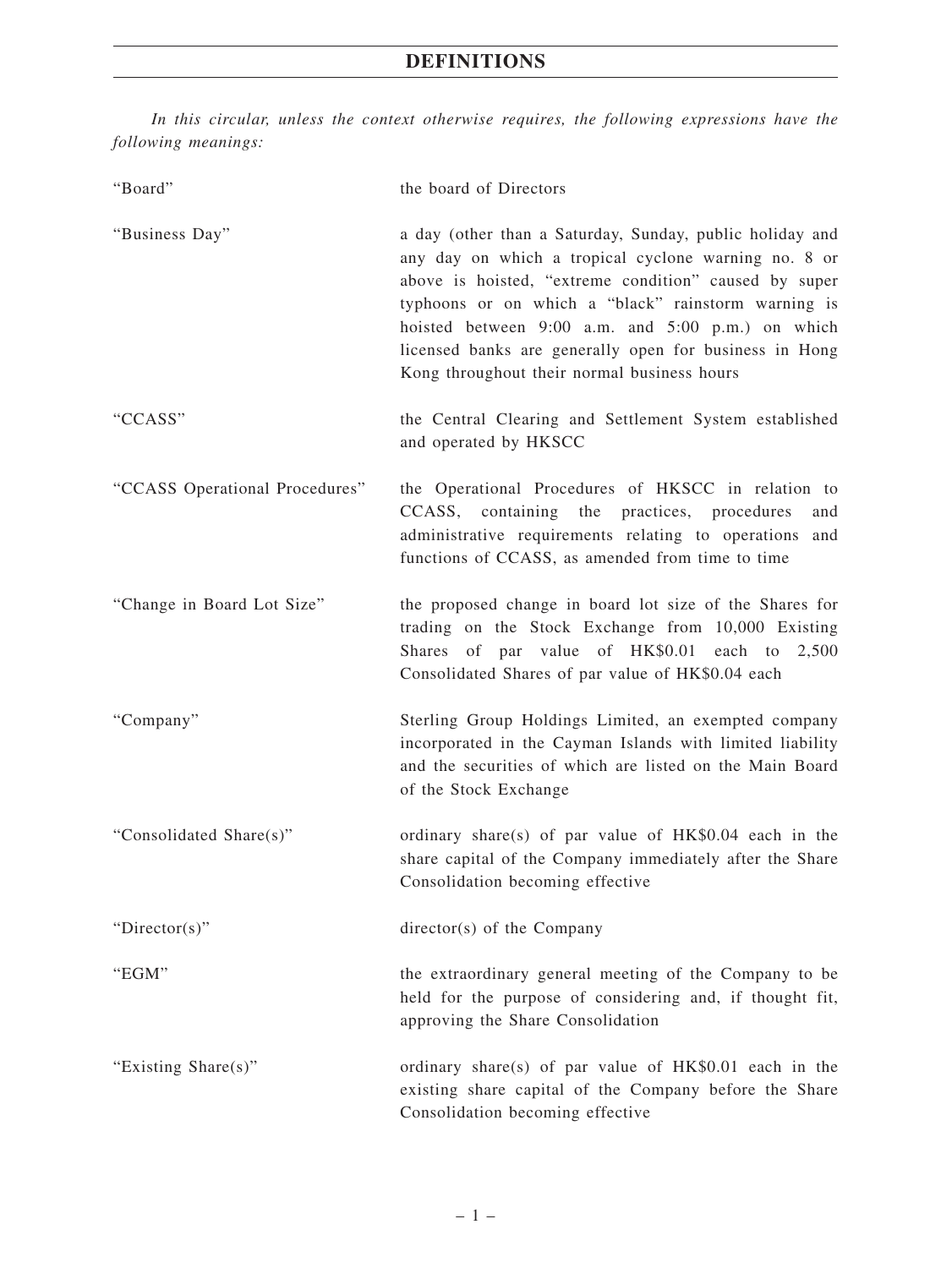# **DEFINITIONS**

| "General Rules of CCASS"  | the terms and conditions regulating the use of CCASS, as<br>may be amended or modified from time to time and where<br>the context so permits, shall include the CCASS<br><b>Operational Procedures</b>                                                              |
|---------------------------|---------------------------------------------------------------------------------------------------------------------------------------------------------------------------------------------------------------------------------------------------------------------|
| "HKSCC"                   | Hong Kong Securities Clearing Company Limited                                                                                                                                                                                                                       |
| "HK\$"                    | Hong Kong dollars, the lawful currency of Hong Kong                                                                                                                                                                                                                 |
| "Hong Kong"               | the Hong Kong Special Administrative Region of the PRC                                                                                                                                                                                                              |
| "Latest Practicable Date" | 8 June 2021, being the latest practicable date prior to the<br>printing of this circular for the purpose of ascertaining<br>certain information in this circular                                                                                                    |
| "Listing Rules"           | The Rules Governing the Listing of Securities on the<br><b>Stock Exchange</b>                                                                                                                                                                                       |
| "PRC"                     | the People's Republic of China                                                                                                                                                                                                                                      |
| "Share $(s)$ "            | the Existing Share(s) or as the context may require, the<br>Consolidated Share(s)                                                                                                                                                                                   |
| "Share Consolidation"     | the proposed consolidation of every four (4) issued and<br>unissued Existing Shares of par value of HK\$0.01 each in<br>share capital of the Company into one (1)<br>the<br>Consolidated Share of par value of HK\$0.04 each in the<br>share capital of the Company |
| "Shareholder(s)"          | holder(s) of the issued Shares                                                                                                                                                                                                                                      |
| "Stock Exchange"          | The Stock Exchange of Hong Kong Limited                                                                                                                                                                                                                             |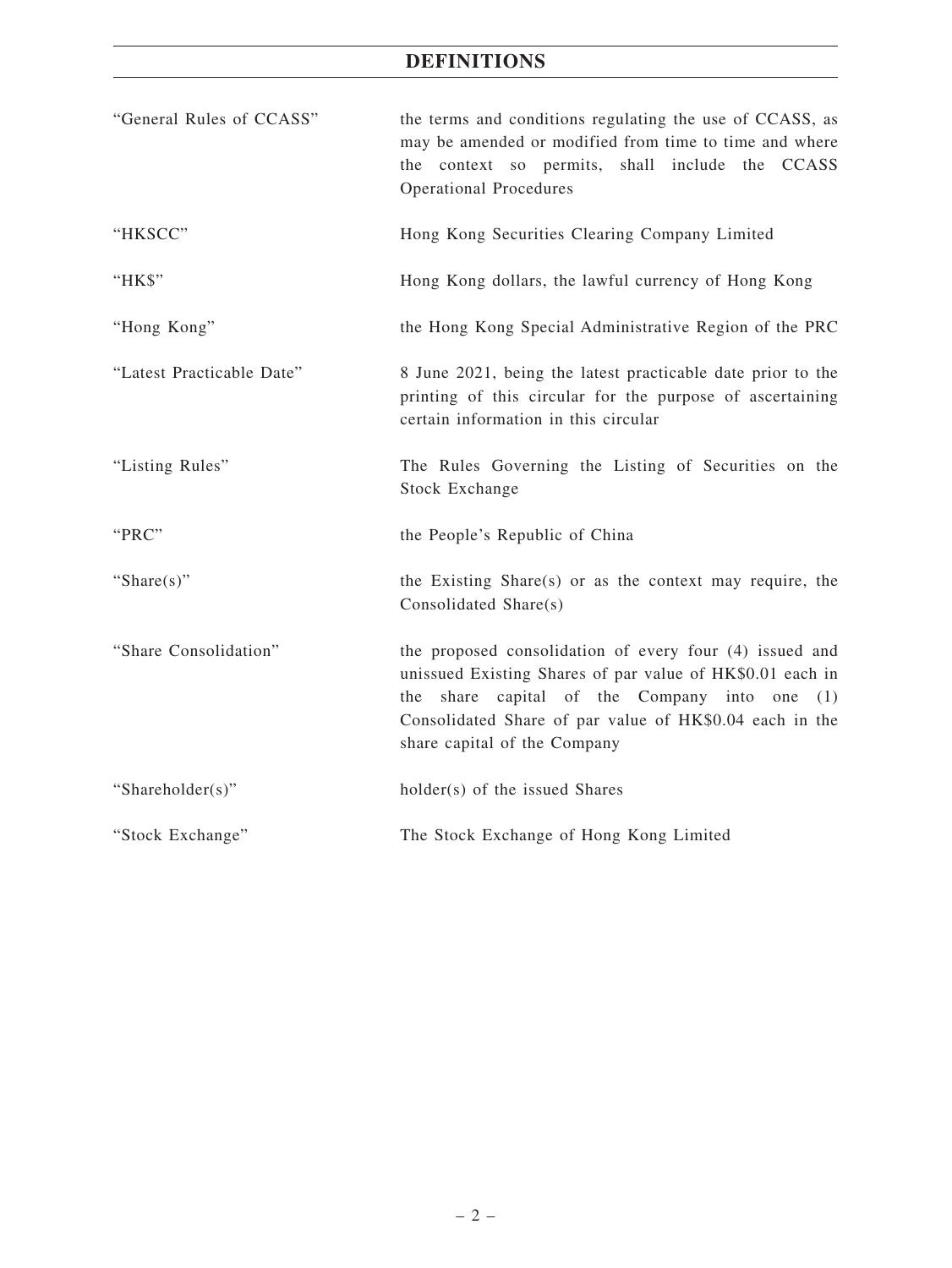# **EXPECTED TIMETABLE**

The expected timetable for the proposed Share Consolidation and the Change in Board Lot Size is set out below. The expected timetable is subject to the results of the EGM and is therefore for indicative purpose only. Any change to the expected timetable will be announced in a separate announcement by the Company as and when appropriate. All times and dates in this circular refer to Hong Kong local times and dates.

#### **2021**

| Latest time for lodging transfers of Shares in order to                                                                       |
|-------------------------------------------------------------------------------------------------------------------------------|
|                                                                                                                               |
| Friday, 25 June                                                                                                               |
| Register of members closes (both days inclusive)  Monday, 28 June                                                             |
| to Friday, 2 July                                                                                                             |
|                                                                                                                               |
|                                                                                                                               |
| Wednesday, 30 June                                                                                                            |
|                                                                                                                               |
|                                                                                                                               |
|                                                                                                                               |
| Friday, 2 July                                                                                                                |
| Publication of the announcement of the results of the EGM Friday, 2 July                                                      |
|                                                                                                                               |
| The following events are conditional on the fulfillment of the conditions for the                                             |
| implementation of the Share Consolidation as set out herein.                                                                  |
|                                                                                                                               |
|                                                                                                                               |
| First day of free exchange of existing share certificates                                                                     |
|                                                                                                                               |
|                                                                                                                               |
|                                                                                                                               |
| Tuesday, 6 July                                                                                                               |
|                                                                                                                               |
| Original counter for trading in the Existing Shares in board lots<br>of 10,000 Existing Shares (in the form of existing share |
|                                                                                                                               |
| Tuesday, 6 July                                                                                                               |
|                                                                                                                               |
| Temporary counter for trading in the Consolidated Shares in                                                                   |
| board lots of 2,500 Consolidated Shares (in the form of                                                                       |
|                                                                                                                               |
| Tuesday, 6 July                                                                                                               |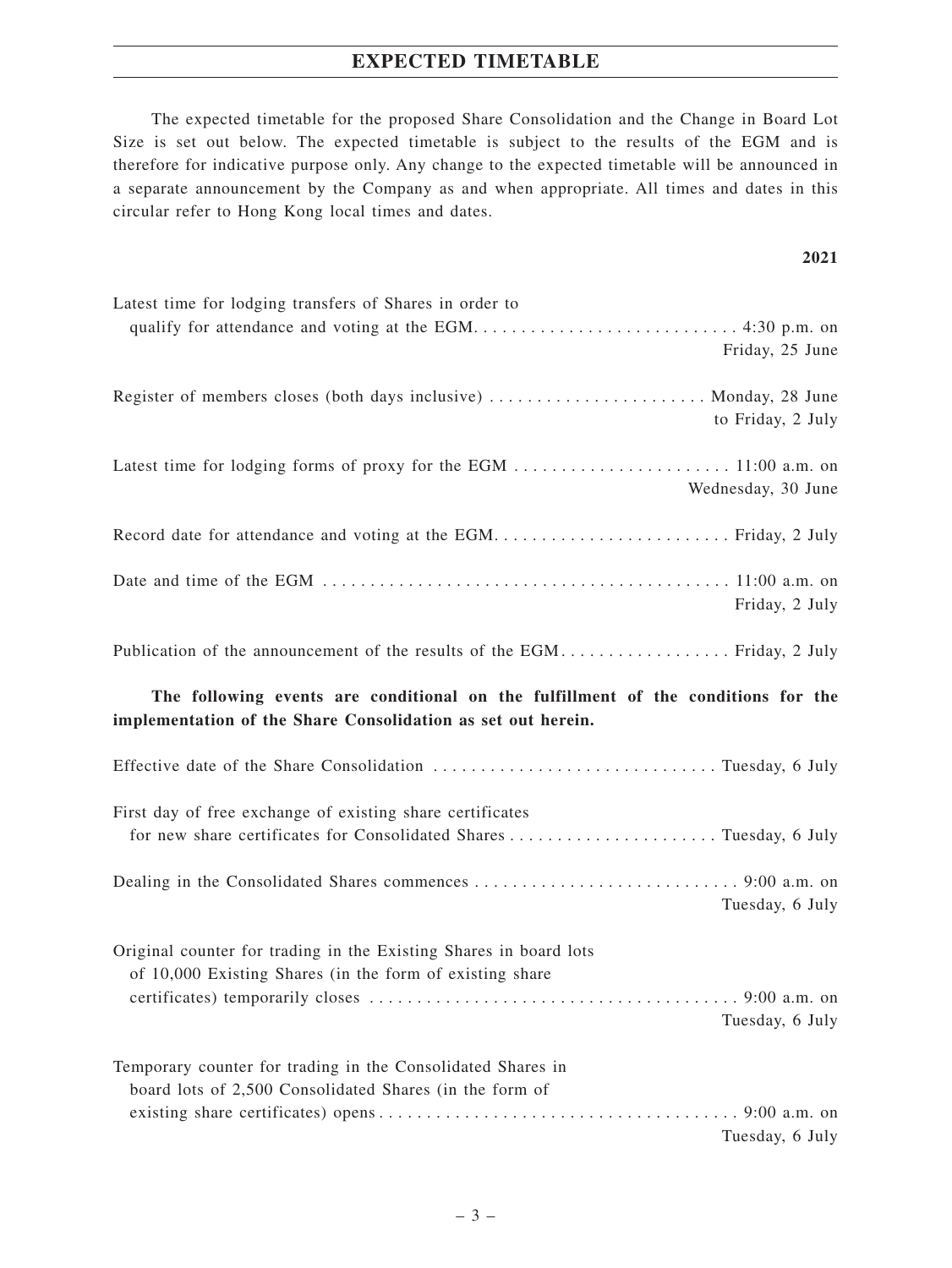# **EXPECTED TIMETABLE**

### **2021**

| Original counter for trading in the Consolidated Shares in board<br>lots of 2,500 Consolidated Shares (in the form of new share |
|---------------------------------------------------------------------------------------------------------------------------------|
|                                                                                                                                 |
| Tuesday, 20 July                                                                                                                |
| Parallel trading in the Consolidated Shares (in the form of                                                                     |
| new share certificates for the Consolidated Shares and                                                                          |
|                                                                                                                                 |
| Tuesday, 20 July                                                                                                                |
| Temporary counter for trading in the Consolidated Shares in<br>board lots of 2,500 Consolidated Shares                          |
| Monday, 9 August                                                                                                                |
| Parallel trading in the Consolidated Shares                                                                                     |
| (in the form of new share certificates for the Consolidation                                                                    |
| Monday, 9 August                                                                                                                |
| Last day for free exchange of existing share certificates for new                                                               |
| share certificates for the Consolidated Shares  Wednesday, 11 August                                                            |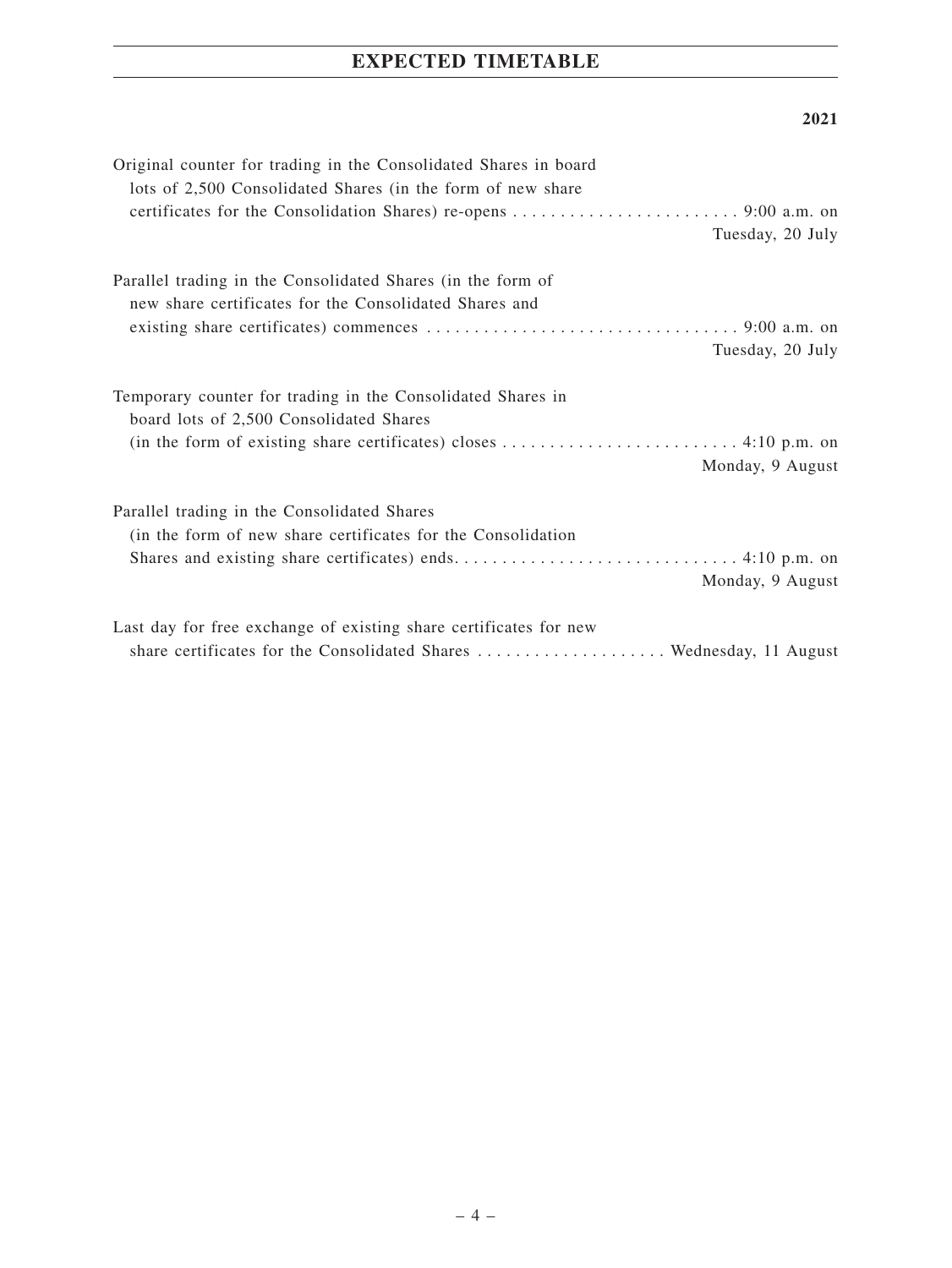# **Sterling Group Holdings Limited 美臻集團控股有限公司\***

*(incorporated in the Cayman Islands with limited liability)*  **(Stock Code: 1825)** 

*Executive Directors:* Ms. Wong Mei Wai Alice Mr. Siu Yik Ming Mr. Chung Sam Kwok Wai

*Non-executive Director:* Mr. Choi Siu Wai William *(Chairman)*

*Independent non-executive Directors:* Mr. Chan Kee Huen Michael Mr. Cheng King Hoi Andrew Mr. Ko Ming Tung Edward

*Registered Office:* 2nd Floor, Century Yard Cricket Square P.O. Box 902 Grand Cayman KY1-1103 Cayman Islands

*Headquarters and principal of business in Hong Kong:* 18–19/F, Win Plaza 9 Sheung Hei Street San Po Kong Kowloon Hong Kong

11 June 2021

*To the Shareholders*

Dear Sir or Madam,

# **PROPOSED SHARE CONSOLIDATION, PROPOSED CHANGE IN BOARD LOT SIZE AND NOTICE OF EXTRAORDINARY GENERAL MEETING**

#### **INTRODUCTION**

Reference is made to the announcement of the Company dated 3 June 2021 in relation to, among other matters, the proposed Share Consolidation and Change in Board Lot Size. The purpose of this circular is to provide you with more information regarding the proposed Share Consolidation, proposed Change in Board Lot Size and the notice of EGM.

\* *For identification purpose only*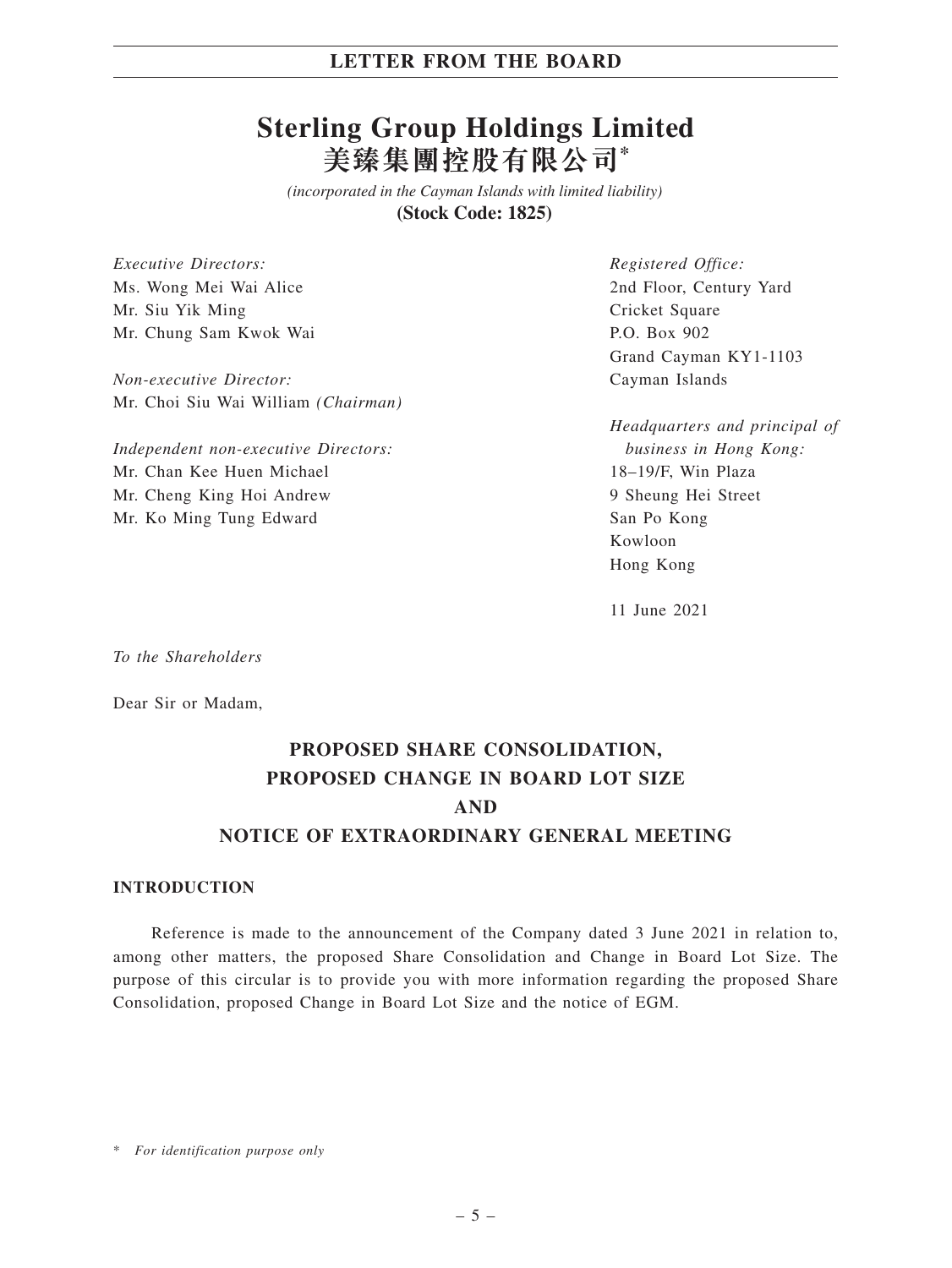#### **PROPOSED SHARE CONSOLIDATION**

The Board proposes that every four (4) issued and unissued Existing Shares of par value of HK\$0.01 each in the share capital of the Company be consolidated into one (1) Consolidated Share of par value of HK\$0.04 each.

#### **Effects of the Share Consolidation**

As at the Latest Practicable Date, there are 800,000,000 Existing Shares of par value of HK\$0.01 each in issue which are fully paid or credited as fully paid. Assuming no further Shares will be issued from the Latest Practicable Date up to the date of the EGM, upon the Share Consolidation becoming effective, there will be 200,000,000 Consolidated Shares of par value of HK\$0.04 each in issue which are fully paid or credited as fully paid.

Upon the Share Consolidation becoming effective, the Consolidated Shares shall rank *pari passu* in all respects with each other.

Other than the expenses to be incurred in relation to the Share Consolidation, the implementation of the Share Consolidation will not alter the underlying assets, business operations, management or financial position of the Company or the proportionate interests or rights of the Shareholders.

#### **Conditions of the Share Consolidation**

The implementation of the Share Consolidation is conditional upon:

- (i) the passing of an ordinary resolution by the Shareholders at the EGM to approve the Share Consolidation;
- (ii) the Stock Exchange granting the listing of, and permission to deal in, the Consolidated Shares upon the Share Consolidation becoming effective; and
- (iii) the compliance with the relevant procedures and requirements under the applicable laws of the Cayman Islands and the Listing Rules to effect the Share Consolidation.

The Share Consolidation is expected to become effective on Tuesday, 6 July 2021 subject to the fulfilment of the above conditions.

As at the Latest Practicable Date, none of the above conditions has been fulfilled.

#### **Listing Application**

An application will be made by the Company to the Stock Exchange for the listing of, and permission to deal in, the Consolidated Shares upon the Share Consolidation becoming effective.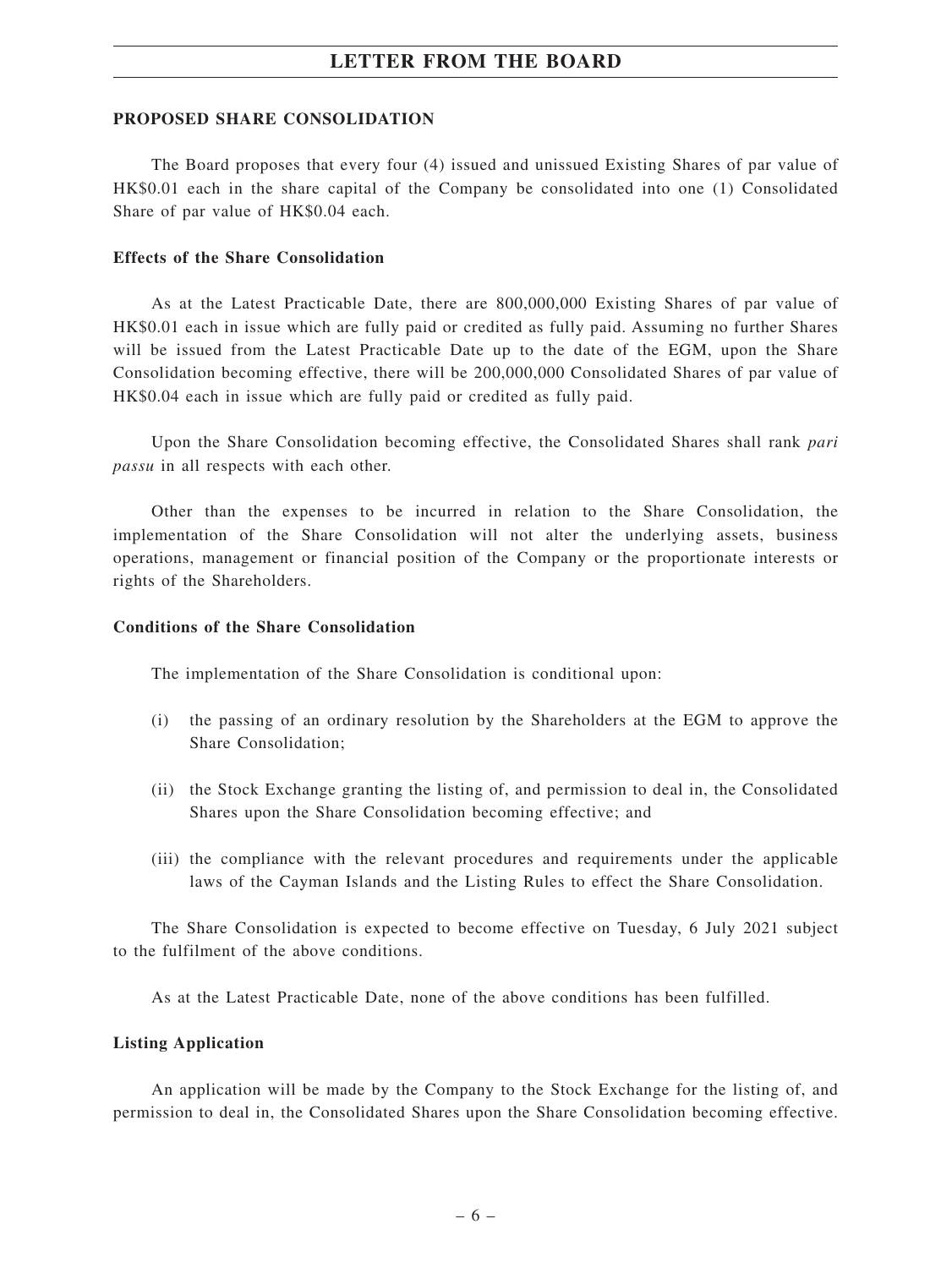Subject to the granting of the listing of, and permission to deal in, the Consolidated Shares on the Stock Exchange, as well as compliance with the stock admission requirements of the HKSCC, the Consolidated Shares will be accepted as eligible securities by HKSCC for deposit, clearance and settlement in CCASS with effect from the commencement date of dealings in the Consolidated Shares on the Stock Exchange or such other date as determined by HKSCC. Settlement of transactions between participants of the Stock Exchange on any trading day is required to take place in CCASS on the second settlement day thereafter. All activities under CCASS are subject to the General Rules of CCASS and CCASS Operational Procedures in effect from time to time. All necessary arrangements will be made for the Consolidated Shares to be admitted into CCASS established and operated by HKSCC.

None of the Existing Shares are listed or dealt in on any other stock exchange other than the Stock Exchange, and at the time the Share Consolidation becomes effective, the Consolidated Shares in issue will not be listed or dealt in on any stock exchange other than the Stock Exchange, and no such listing or permission to deal is being or is proposed to be sought.

#### **Adjustments in relation to other securities of the Company**

As at the Latest Practicable Date, the Company has no other outstanding options, warrants or other securities in issue which are convertible into or giving rights to subscribe for, convert or exchange into, any Existing Shares or Consolidated Shares, as the case may be.

#### **PROPOSED CHANGE IN BOARD LOT SIZE**

As at the Latest Practicable Date, the Existing Shares are traded on the Stock Exchange in board lots of 10,000 Existing Shares of par value of HK\$0.01 each. It is proposed that, subject to and conditional upon the Share Consolidation becoming effective, the board lot size for trading on the Stock Exchange be changed from 10,000 Existing Shares of par value of HK\$0.01 each to 2,500 Consolidated Shares of par value of HK\$0.04 each.

Based on the closing price of HK\$0.39 per Existing Share as quoted on the Stock Exchange as at the Latest Practicable Date, the value of each board lot of 2,500 Consolidated Shares, assuming the Share Consolidation had already become effective, would be HK\$3,900.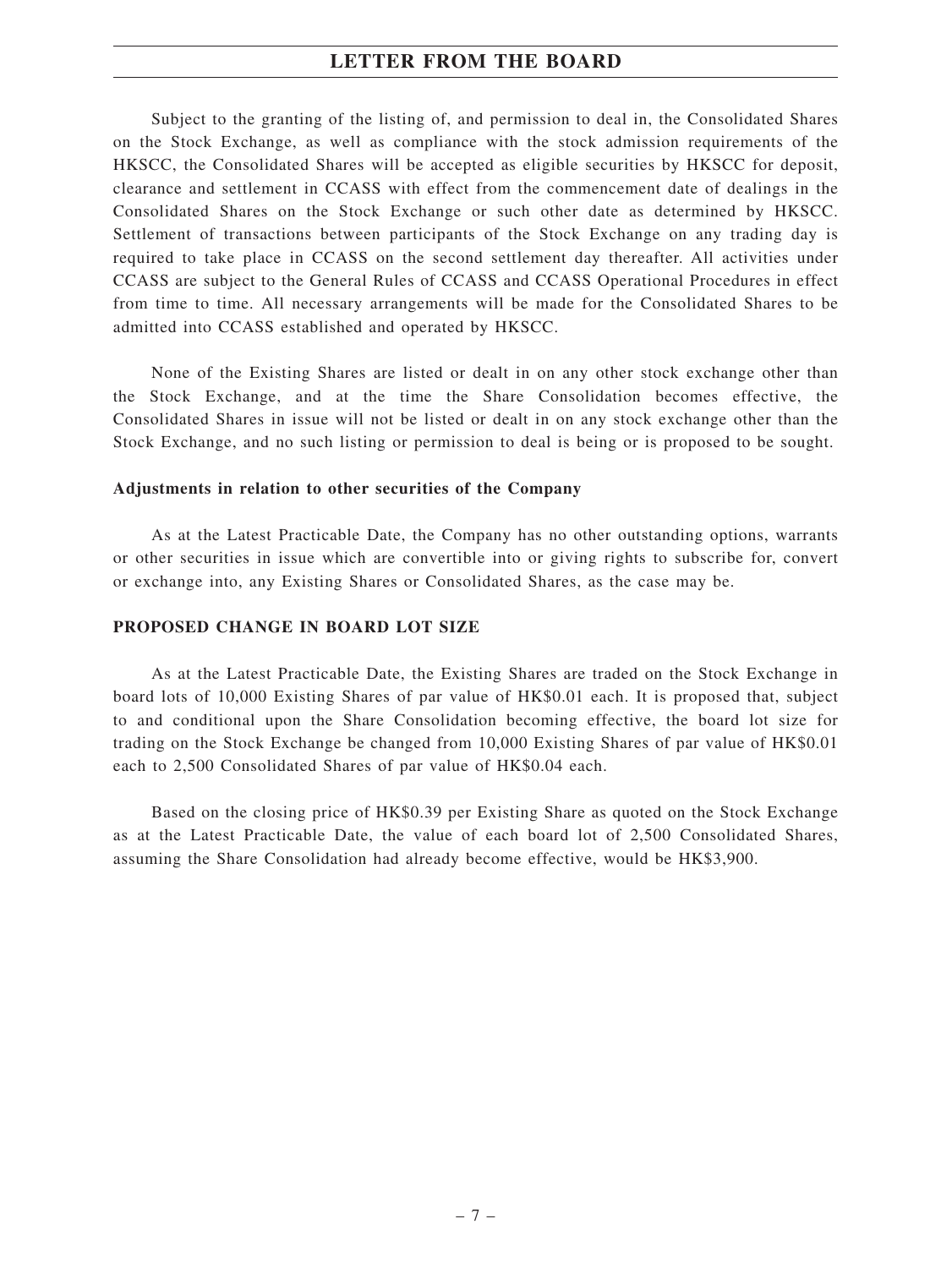## **REASONS FOR THE PROPOSED SHARE CONSOLIDATION AND CHANGE IN BOARD LOT SIZE**

The proposed Share Consolidation will reduce the total number of Shares currently in issue. As such, it is expected that the Share Consolidation will bring about a corresponding upward adjustment in the trading price of the Shares. The average closing prices of the Existing Shares were around HK\$0.1 in the past one year. The Board considers that the Share Consolidation may make investing in the Consolidated Shares more attractive to a broader range of investors, in particular to institutional and professional investors whose internal policies may otherwise restrict trading in securities that are priced below a certain threshold, and therefore help broaden the shareholders' base of the Company. Accordingly, the Board is of the view that the Share Consolidation is beneficial to the Company, the Shareholders and the investors of the Company as a whole.

Save for the necessary professional expenses for the implementation of the Share Consolidation, the implementation of the Share Consolidation will not alter the underlying assets, business operation, management or financial position of the Company and the proportionate interests and rights of the Shareholders. Also, with the proposed Change in Board Lot Size taking place, the Share Consolidation will not result in the creation of any odd lots nor any change in the relative rights of the Shareholders.

The Board considers that the Share Consolidation is essential to achieve the above-mentioned purpose. Taking into account of the potential benefits and the insubstantial amount of costs to be incurred, the Board is of the view that the Share Consolidation and the Change in Board Lot Size and the transactions contemplated thereunder are in the best interest of the Company and the Shareholders as a whole.

As at the Latest Practicable Date, the Company has no intention to carry out other corporate actions in the next 12 months which may have an effect of undermining or negating the intended purpose of the Share Consolidation. At present, the Company is considering certain methods of fund raising activity for its business operation. However, as at the Latest Practicable Date, there is no concrete plan for any fund raising activity. The Company will update its Shareholders by way of announcement as and when required in accordance with the Listing Rules.

#### **Fractional entitlement to Consolidated Shares**

Fractional Consolidated Shares (if any) will be disregarded and will not be issued to the Shareholders but all such fractional Consolidated Shares will be aggregated and, if possible, sold for the benefit of the Company. Fractional Consolidated Shares will only arise in respect of the entire shareholding of a holder of the Existing Shares regardless of the number of share certificates held by such holder.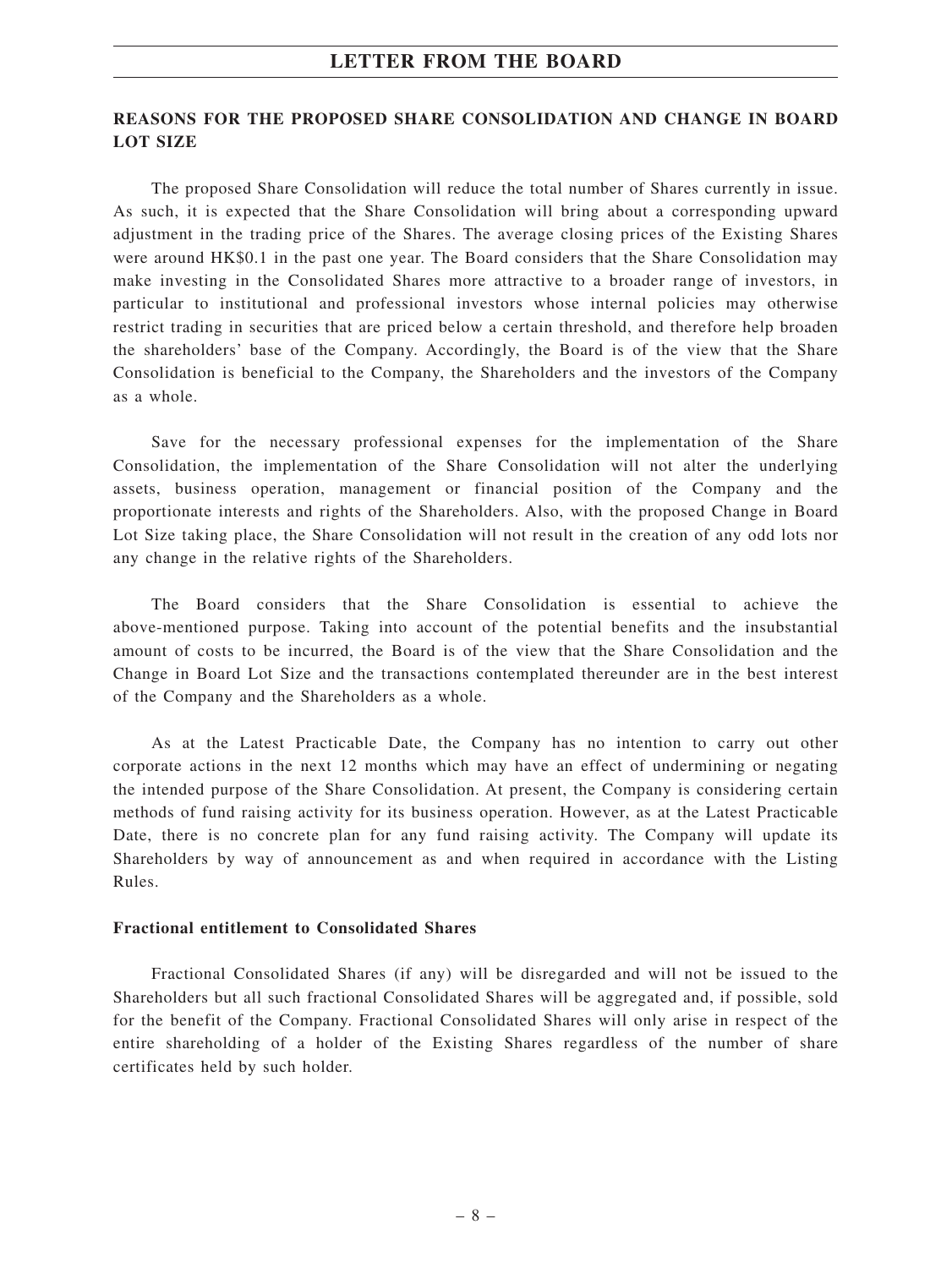#### **Exchange of certificates for Consolidated Shares**

Subject to the Share Consolidation becoming effective, which is currently expected to be Tuesday, 6 July 2021, Shareholders may on or after Tuesday, 6 July 2021 and until Wednesday, 11 August 2021 (both days inclusive), submit their existing share certificates in blue colour for the Existing Shares to the Company's branch share registrar and transfer office in Hong Kong, Tricor Investor Services Limited at Level 54, Hopewell Centre, 183 Queen's Road East, Hong Kong for exchange for share certificates in red colour for the Consolidated Shares at the expense of the Company.

It is expected that the new share certificates for the Consolidated Shares will be available for collection within 10 Business Days after submission of the existing share certificates to the Company's branch share registrar and transfer office in Hong Kong for exchange.

Shareholders should note that after the prescribed time for free exchange of share certificates, a fee of HK\$2.50 (or such higher amount as may from time to time be allowed by the Stock Exchange) will be payable by the Shareholders to the share registrar for exchange of share certificates.

After close of business on Monday, 9 August 2021, trading will only be in Consolidated Shares which share certificates will be issued in red colour. Existing share certificates in blue colour for the Existing Shares will cease to be valid for trading and settlement purpose, but will remain valid and effective as documents of title.

#### **EGM**

A notice convening the EGM to be held at 19/F., Win Plaza, 9 Sheung Hei Street, San Po Kong, Kowloon, Hong Kong on 2 July 2021 at 11:00 a.m. is set out on pages 12 to 13 of this circular.

#### **ACTION TO BE TAKEN**

A form of proxy for use at the EGM is enclosed with this circular and such form of proxy is also published on the websites of Hong Kong Exchanges and Clearing Limited at www.hkexnews.hk and the Company at www.sterlingapparel.com.hk. Whether or not you are able to attend the EGM in person, you are requested to complete and sign the form of proxy in accordance with the instructions printed thereon and return it, together with the power of attorney or other authority (if any) under which it is signed or a certified copy of the power of attorney or authority, to the Company's Hong Kong branch share registrar and transfer office, Tricor Investor Services Limited at Level 54, Hopewell Centre, 183 Queen's Road East, Hong Kong, as soon as possible and in any event not less than 48 hours before the time appointed for the holding of the EGM or any adjourned meeting thereof (as the case may be). Completion and return of the form of proxy will not preclude you from attending and voting in person at the EGM or any adjourned meeting thereof (as the case may be) should you so wish and in such event, your appointment of proxy under any proxy form shall be deemed to be revoked.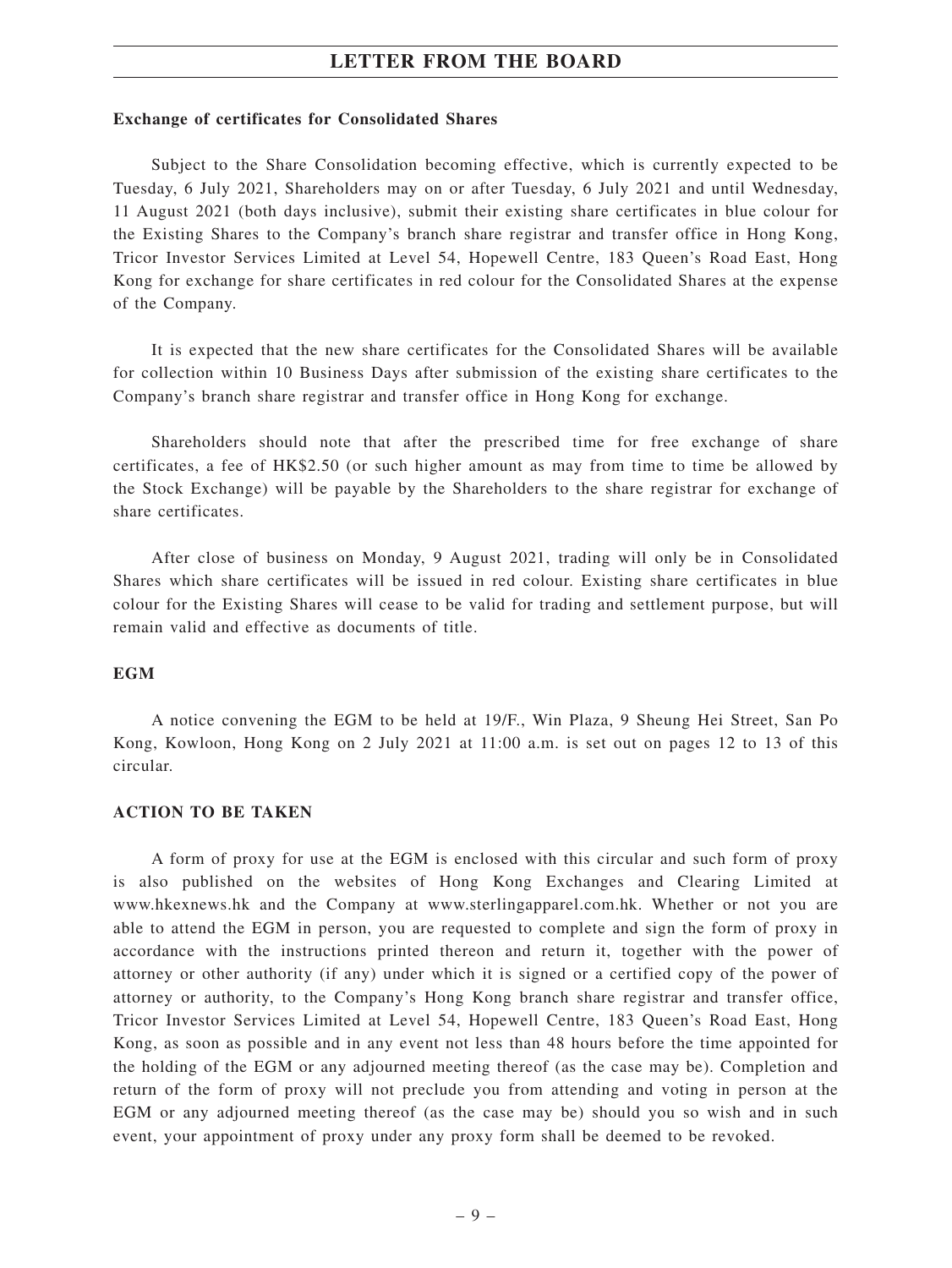#### **VOTING BY WAY OF POLL**

Pursuant to Rule 13.39(4) of the Listing Rules, any vote of Shareholders at a general meeting must be taken by poll except where the chairman, in good faith, decides to allow a resolution which relates purely to a procedural or administrative matter to be voted on by a show of hands. Accordingly, all the resolution(s) proposed at the EGM will be taken by way of poll.

On a poll, every Shareholder present in person or by proxy or, in the case of a Shareholder being a corporation, by its duly authorised representative, shall have one vote for every Share held which is fully paid or credited as fully paid.

After the conclusion of the EGM, the poll vote results will be published on the website of Hong Kong Exchanges and Clearing Limited at www.hkexnews.hk and the website of the Company at www.sterlingapparel.com.hk.

#### **RECOMMENDATION**

The Directors consider that the proposed Share Consolidation is in the best interests of the Group and the Shareholders as a whole. Accordingly, the Directors recommend you to vote in favour of the ordinary resolution to be proposed at the EGM.

#### **CLOSURE OF REGISTER OF MEMBERS**

The register of members of the Company will be closed from 28 June 2021 to 2 July 2021 (both days inclusive), during which period no transfer of Shares of the Company will be registered. In order to qualify for attending and voting at the meeting, all transfers of Shares of the Company accompanied by the relevant share certificates and appropriate transfer forms must be lodged with the Company's Hong Kong branch share registrar and transfer office, Tricor Investor Services Limited at Level 54, Hopewell Centre, 183 Queen's Road East, Hong Kong, for registration not later than 4:30 p.m. on 25 June 2021.

#### **RESPONSIBILITY STATEMENT**

This circular, for which the Directors collectively and individually accept full responsibility, includes particulars given in compliance with the Listing Rules for the purpose of giving information with regard to the Company. The Directors, having made all reasonable enquiries, confirm that to the best of their knowledge and belief, the information contained in this circular is accurate and complete in all material respects and not misleading or deceptive, and there are no other matters the omission of which would make any statement herein or this circular misleading.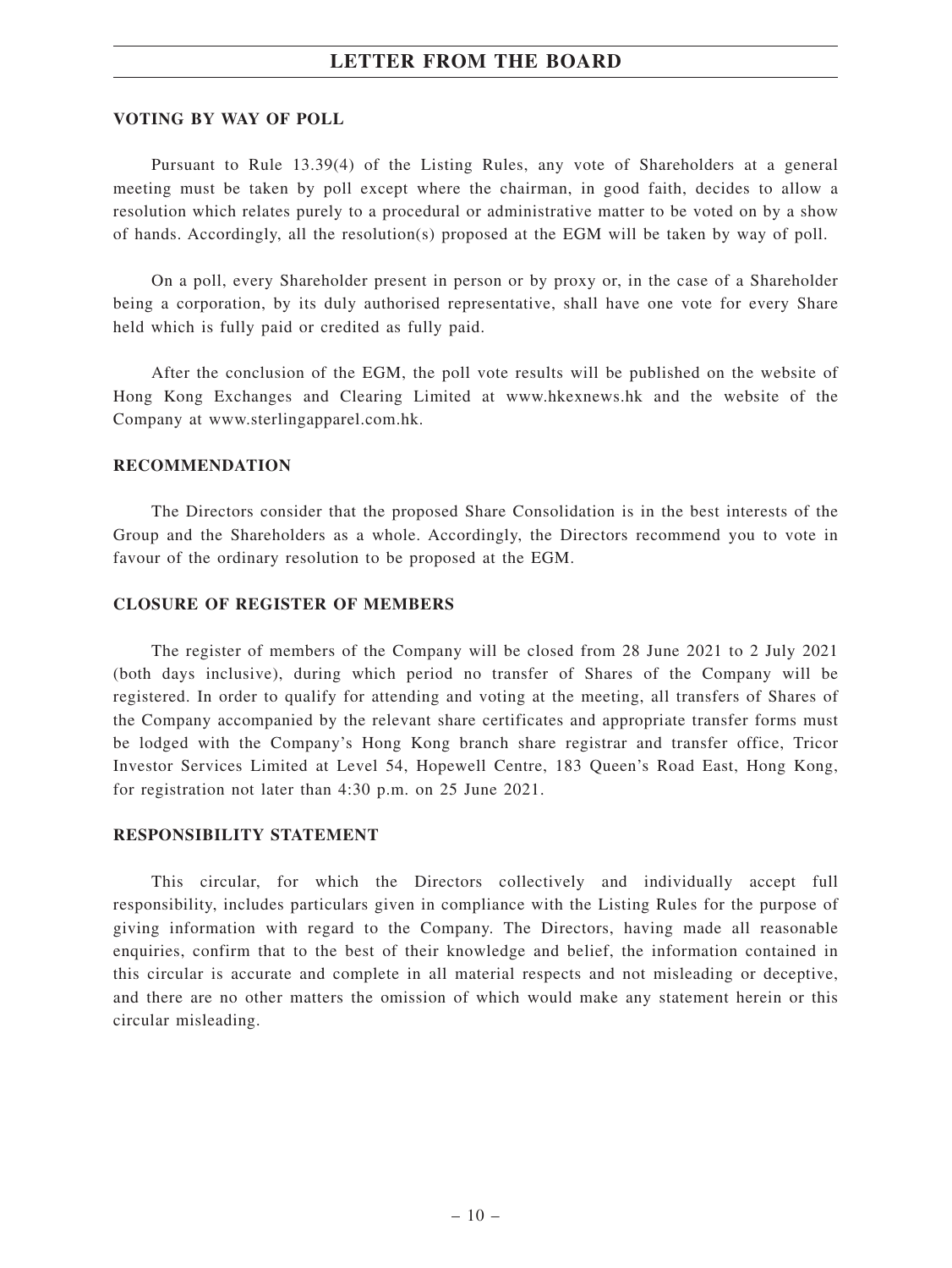# **MISCELLANEOUS**

This circular is in English and Chinese. In case of any inconsistency, the English version shall prevail.

> Yours faithfully, By order of the Board **Sterling Group Holdings Limited Choi Siu Wai William** *Chairman*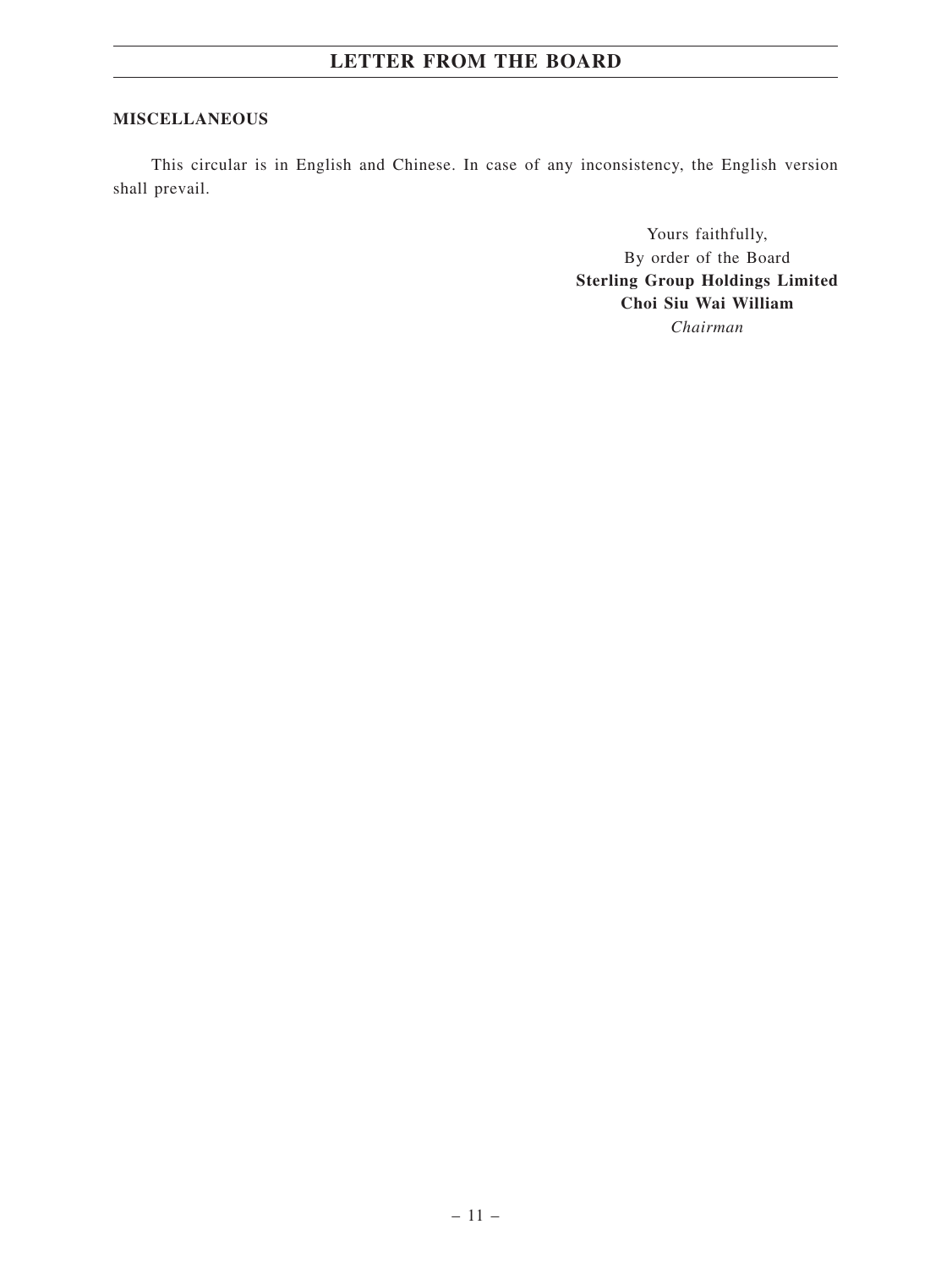# **Sterling Group Holdings Limited 美臻集團控股有限公司\***

*(incorporated in the Cayman Islands with limited liability)*  **(Stock Code: 1825)** 

**NOTICE IS HEREBY GIVEN THAT** the extraordinary general meeting (the "**EGM**") of shareholders of Sterling Group Holdings Limited (the "**Company**") will be held at 19/F., Win Plaza, 9 Sheung Hei Street, San Po Kong, Kowloon, Hong Kong on 2 July 2021 at 11:00 a.m. for the purposes of considering and, if thought fit, passing the following resolution with or without amendments as an ordinary resolution of the Company:

#### **ORDINARY RESOLUTION**

"**THAT** subject to the fulfilment of all the conditions (the "**Conditions**") set out in the section headed "Conditions of the Share Consolidation" in the circular of the Company dated 11 June 2021, a copy of which has been tabled at the EGM marked "A" and initialled by the chairman of the EGM for the purpose of identification, with effect from the second business day immediately following the date on which this resolution is passed or the Conditions are fulfilled (whichever is later):

- (a) every four (4) issued and unissued ordinary shares of par value of HK\$0.01 each in the share capital of the Company be and are hereby consolidated into one (1) consolidated share of par value of HK\$0.04 each (the "**Consolidated Shares**") (the "**Share Consolidation**"), such Consolidated Share(s) shall rank *pari passu* in all respects with each other and have the rights and privileges and be subject to the restrictions in respect of the shares contained in the memorandum and articles of association of the Company;
- (b) all fractional entitlements to the issued Consolidated Shares resulting from the Share Consolidation (if any) will be disregarded and will not be issued to the shareholders of the Company but all such fractional Consolidated Shares will be aggregated and, if possible, sold and the net proceeds shall be retained for the benefit of the Company in such manner and on such terms as the directors of the Company (the "**Directors**") may think fit; and

<sup>\*</sup> *For identification purpose only*